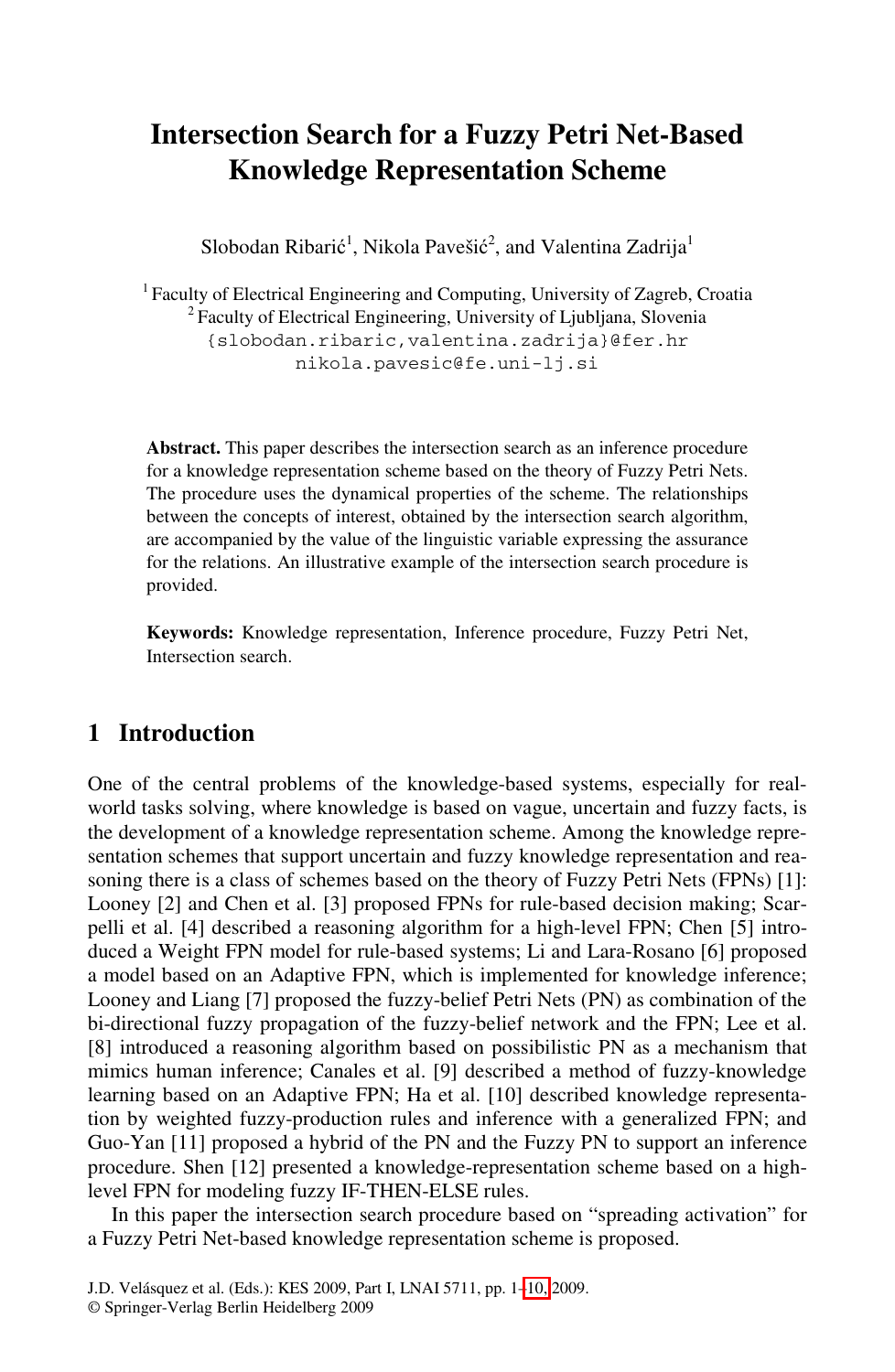#### **2 A Fuzzy Petri Net-Based Knowledge Representation Scheme**

A network-based fuzzy knowledge representation scheme named KRFPN (**K**nowledge-**R**epresentation Scheme based on the **F**uzzy **P**etri-**N**ets theory) uses the concepts of the Fuzzy Petri Net theory to represent uncertain, vague and/or fuzzy information obtained from modeled, real-world situations. The knowledge representation scheme KRFPN is defined as the 13-tuple:

$$
KRFPN = (P, T, I, O, M, \Omega, \mu, f, c, \lambda, \alpha, \beta, C),
$$
\n(1)

where the first 10 components represent a Fuzzy Petri net FPN [18] defined as follows:  $P = \{p_1, p_2, \dots, p_n\}$  is a finite set of places;  $T = \{t_1, t_2, \dots, t_m\}$  is a finite set of transitions;  $P \cap T = \emptyset$ ; I:  $T \to P^{\infty}$  is an input function, a mapping from transitions to bags of places; O:  $T \rightarrow P^{\infty}$  is an output function, a mapping from transitions to bags of places;  $M = \{m_1, m_2, \dots, m_r\}$ ,  $1 \le r < \infty$ , is a set of tokens;  $\Omega: P \to \wp(M)$  is a mapping, from P to  $\mathcal{P}(M)$ , called a distribution of tokens, where  $\mathcal{P}(M)$  denotes the power set of M. Using  $\Omega_0$  we denote the initial distribution of tokens in the places of an FPN;  $\mu$ : P  $\rightarrow$  N is a marking, a mapping from places to non-negative integers, N. A mapping  $\mu$  can be represented as an *n*-component vector  $\mu = (\mu_1, \mu_2, \dots, \mu_n)$ , where *n* is a cardinality of the set P. An initial marking is denoted by the vector  $\mu_0$ . A function f:  $T \rightarrow [0, 1]$  is an association function, a mapping from transitions to real values between zero and one, and c:  $M \rightarrow [0, 1]$  is an association function, a mapping from tokens to real values between zero and one, and  $\lambda \in [0, 1]$  is a threshold value related to the firing of a FPN.

A marked FPN can be represented by a bipartite directed multi-graph containing two types of nodes: places (graphically represented by circles) and transitions (bars). The relationships that are based on input and output functions are represented by directed arcs. Each arc is directed from an element of one set (P or T) to the element of another set (T or P). The tokens in the marked FPN graphs are represented by labeled dots  $c(m_i)$ , where  $c(m_i)$  denotes the value of the token.

Tokens give dynamical properties to an FPN, and they are used to define its *execution*, i.e., by firing an enabled transition t<sub>i</sub>, tokens are removed from its input places (elements in  $I(t_i)$ ). Simultaneously, new tokens are created and distributed to its output places (elements of  $O(t_i)$ ). In an FPN, a transition  $t_i$  is *enabled* if each of its input places has at least as many tokens in it as there are arcs from the place to the transition and if the values of the tokens c(m<sub>l</sub>),  $l = 1, 2, ...$  exceed a threshold value  $\lambda \in [0, 1]$ 1]. The number of tokens at the input and output places of the fired transition is changed in accordance with the basic definition of the original PN [16]. The new token value in the output place is  $c(m_l) f(t_i)$ , where  $c(m_l)$  is the value of the token at the input place  $p_i \in I(t_i)$  and  $f(t_i)$  is the degree of truth of the relation assigned to the transition  $t_i \in T$ .

The components  $\alpha$ ,  $\beta$  and C, introduce a semantic interpretation to the scheme:  $\alpha: P \to D$  is a bijective function that maps a set of places onto a set of concepts D. The set of concepts D consists of the formal objects used for representing objects and facts from the agent's world. The elements from  $D = D_1 \cup D_2 \cup D_3$  are as follows: elements that denote classes or categories of objects and represent higher levels of abstraction  $(D_1)$ , elements corresponding to individual objects as the instances of the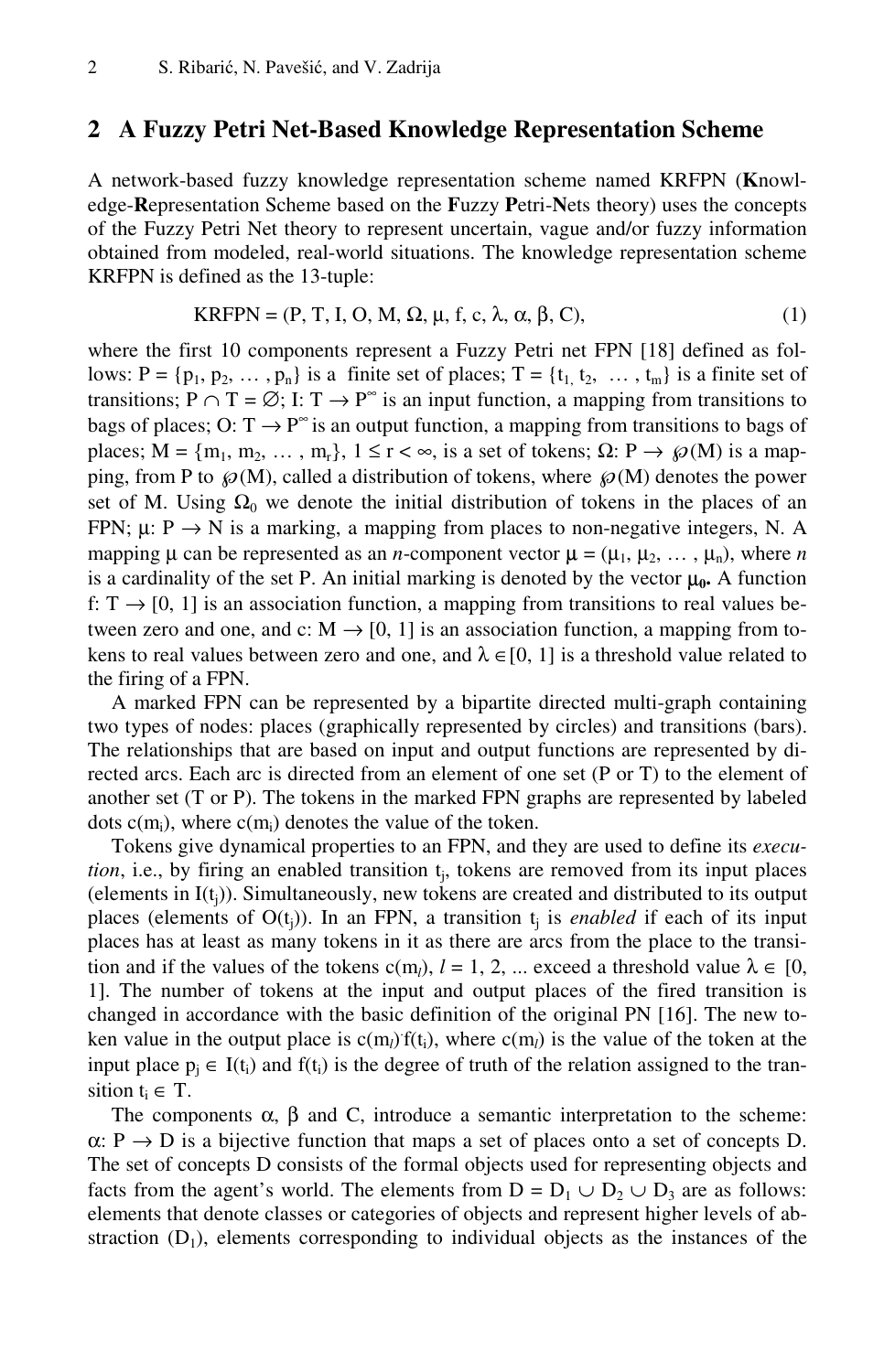classes  $(D_2)$  and those elements representing the intrinsic properties of the concepts or values of these properties  $(D_3)$ .

 $β: T \rightarrow Σ$  is a surjective function that associates a description of the relationship among the facts and objects to every transition  $t_i \in T$ ;  $i = 1, 2, ..., m$ , where *m* is a cardinality of the set T. The set  $\Sigma = \Sigma_1 \cup \Sigma_2 \cup \Sigma_3$  consists of elements corresponding to the relationships between the concepts used for the partial ordering of the set of concepts  $(\Sigma_1)$ , the elements used to specify the types of properties to which the values from subset  $D_3$  are assigned  $(\Sigma_2)$ , and the elements corresponding to the relationships between the concepts, but not used for hierarchical structuring  $(\Sigma_3)$ . For example, elements from  $\Sigma_3$  may be used to specify the spatial relations among the objects.

The semantic interpretation requires the introduction of a set of contradictions C, which is a set of pairs of mutually contradictory relations (for example, *is\_a* and *is\_not\_a*), as well as, pairs of mutually contradictory concepts if they are inherited for the same concept or object (for example, the object cannot simultaneously inherit properties such as "*Quadruped"* and "*Biped"*).

The inverse function  $\alpha^{-1}: D \to P$ , and the generalized inverse function  $\beta^{-1}: \Sigma \to \tau$ ;  $\tau$  $\subset$  T are defined in the KRFPN.

Note that the KRFPN inherits dynamical properties from the FPN.

The uncertainty and confidence related to the facts, concepts and the relationships between them in the KRFPN are expressed by means of the values of the f(t<sub>i</sub>), t<sub>i</sub>  $\in$  T, and  $c(m_i)$ ,  $m_i \in M$ , association functions. The value of the function f, as well as the value of the function c, can be expressed by the truth scales and by their corresponding numerical intervals proposed in [3] - from "*always true"* [1.0, 1.0], *"extremely true"* [0.95, 0.99], *"very true"* [0.80, 0.94] to *"minimally true"* [0.01, 0.09], and *"not true"* [0.0, 0.0].

#### *Example 1*

In order to illustrate the basic components of the KRFPN, a simple example of the agent's knowledge base for a scene (adapted from [17]; Fig. 1) is introduced. Briefly, the scene may be described as follows: Shaggy, who is a human, and Scooby, the dog, are cartoon characters. Scooby, as a cartoon character, can talk and he is, like Shaggy, a mammal. Shaggy wears clothes and he is in front of Scooby. We suppose that both Shaggy and Scooby are hungry.

The knowledge base designed by the KRFPN has the following components (Fig. 2):

 $P = \{p_1, p_2, \dots, p_{12}\}; T = \{t_1, t_2, \dots, t_{17}\};$  $I(t_1) = \{p_1\}; I(t_2) = \{p_3\}, \dots; I(t_{17}) = \{p_1\};$  $O(t_1) = \{p_5\}; O(t_2) = \{p_4\}, \dots; O(t_{17}) = \{p_3\}.$ 



**Fig. 1.** A simple scene with *Scooby* and *Shaggy* [17]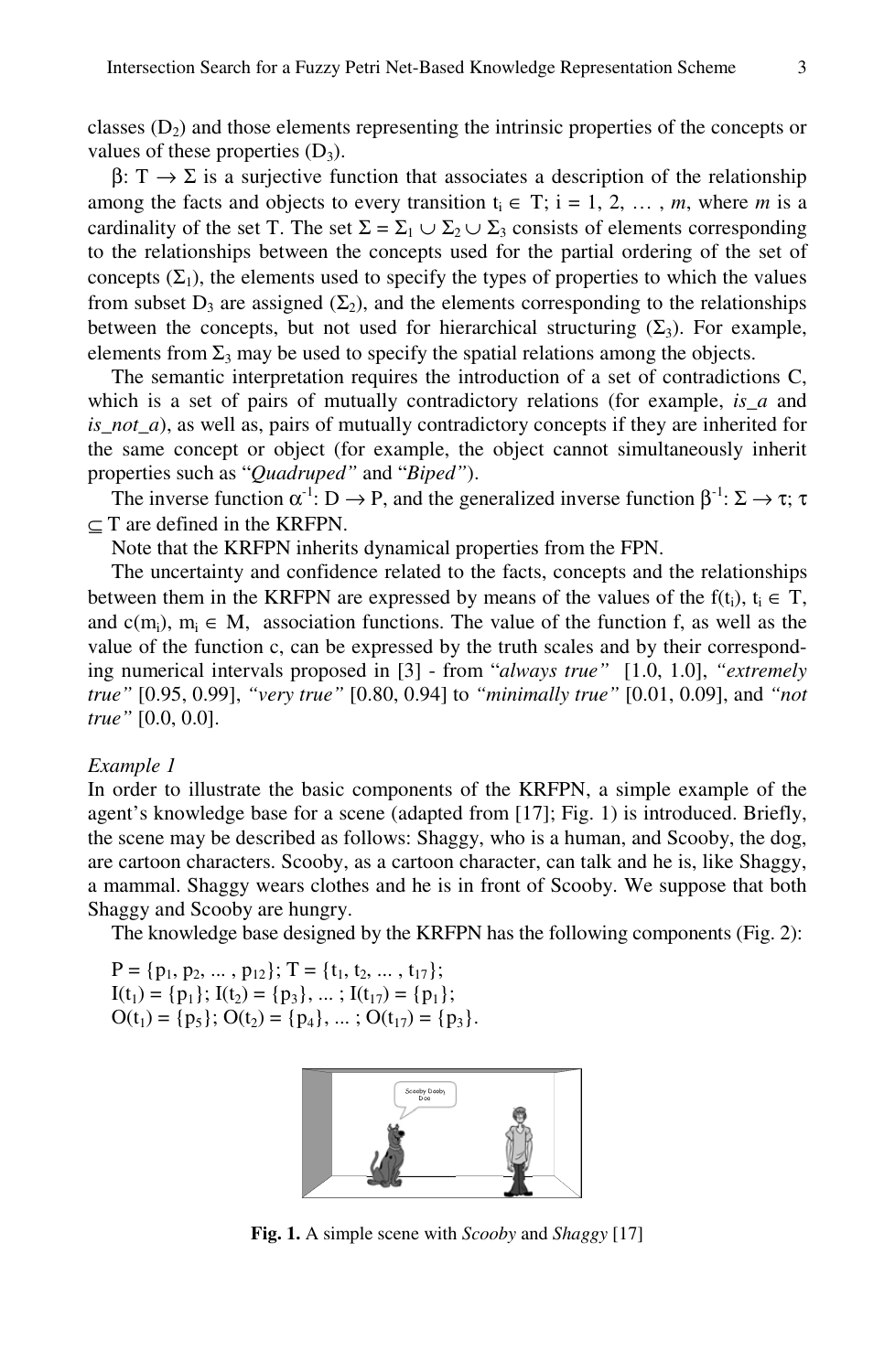The initial distribution of tokens is:

 $\Omega_0 = {\{m_1\}, \emptyset, ..., \emptyset\}}$ , where  $c(m_1) = 1.0$ , where  $\emptyset$  denotes an empty set.

The vector  $\mu_0 = (1, 0, \dots, 0)$  denotes that there is only one token in the place  $p_1$ . The function f is specified as follows:

 $f(t_1) = f(t_2) = ... = f(t_9) = 1.0$ :  $f(t_{10}) = f(t_{12}) = 0.8$ ; and  $f(t_{11}) = ... = f(t_{17}) = 0.9$ ;  $f(t_i)$ ,  $i = 1, 2, \dots, m$  indicates the degree of our pursuance in the truth of the relation  $\beta(t_i)$ . The set D is defined as follows:

 $D_1 = \{Cartoon\_Character, \ \ \text{Cartoon\_Dog, \ \ \text{Human, \ \ } Mammal, \ \ \text{Dog, \ \ } Live \}, D_2 =$  ${Scooby, Shaggy}$  and  $D_3 = {Talking, Brown, Hungary, Wears_Clothes}.$ 

The set  $\Sigma$  consists of:

 $\Sigma_1$  = {*is\_a, is\_not\_a*},  $\Sigma_2$  = {*has\_characteristic, has\_not\_characteristic, has\_color*} and  $\Sigma_3 = \{is\_in\_front\_of, is\_behind\_of\}.$ 

Functions α and β are:α:  $p_1 \rightarrow Shaggy$ , β:  $t_1 \rightarrow is\_a$ , α:  $p_2 \rightarrow \text{Cartoon\_Character}$ ,  $β: t<sub>2</sub> → is a, ..., α: p<sub>12</sub> → *Wears_Clothes*, β: t<sub>17</sub> → is in front_of.$ 

A set of contradictions C is *{(has\_characteristic, has\_not\_characteristic*), (*is\_in\_front\_of, is\_behind\_of*), (*is\_a, is\_not\_a*)}.



**Fig. 2.** The knowledge base designed by the KRFPN (Example 1)

For the initial distribution of tokens, the following transitions are enabled:  $t_1$ ,  $t_3$ ,  $t_{14}$ ,  $t_{15}$  and  $t_{17}$ .

#### **3 Intersection Search Algorithm**

R. Quillian proposed a procedure that corresponds to the inference in semantic networks [14]. The procedure, called *intersection search* or *spreading activation,* makes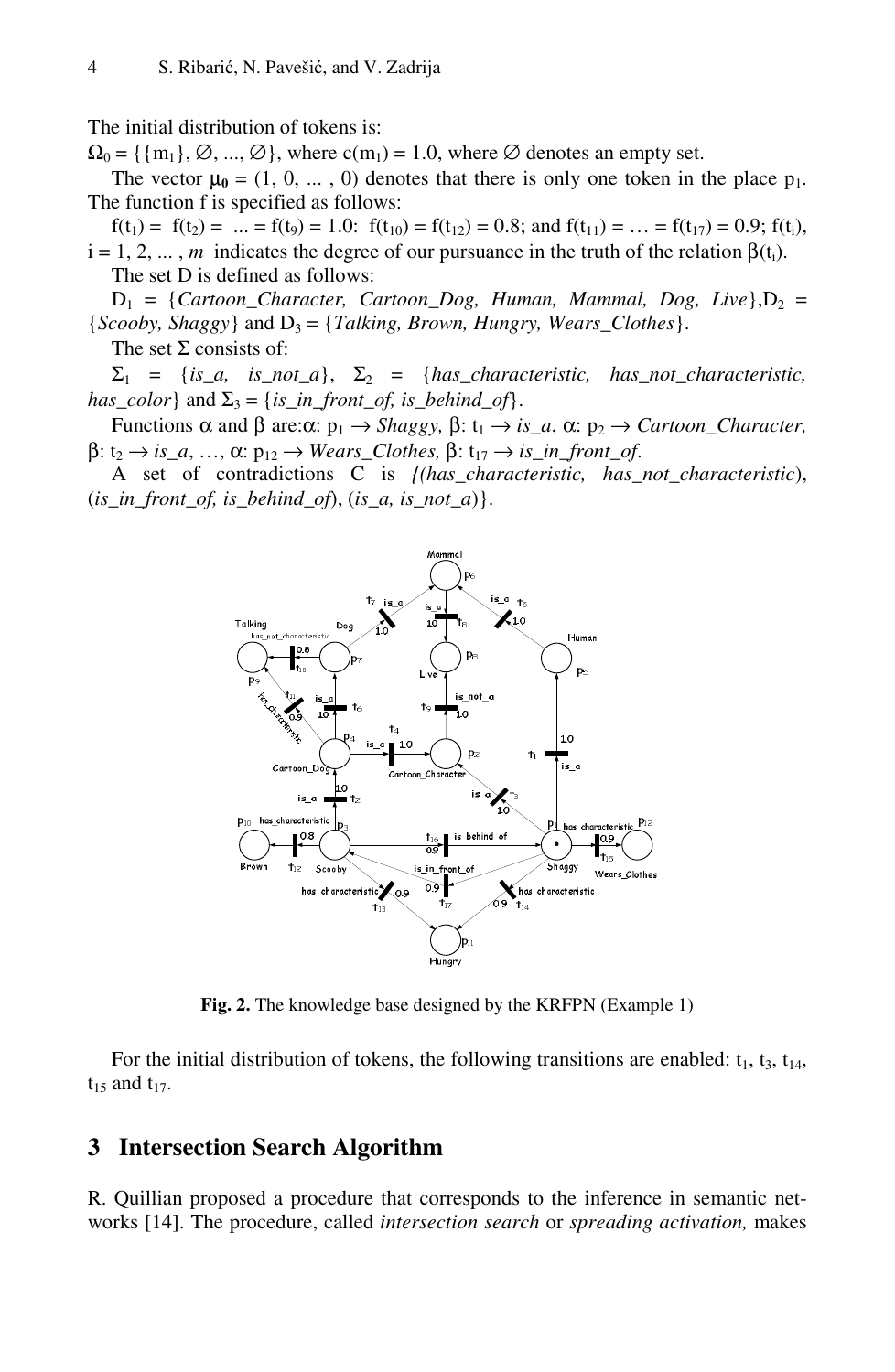it possible to find relationships between facts stored in a knowledge base by "spreading activation" out of two nodes (called *patriarch nodes*) and finding their intersection. The nodes where the activations meet are called *intersection nodes*. The paths from two patriarch nodes to the intersection nodes define the relationships between the facts.

Based on the above idea the intersection search algorithm for the fuzzy knowledge representation scheme KRFPN is here proposed. The intersection search inference procedure in the KRFPN is based on its dynamical properties, given by the firing enabled transitions, and the determination of the inheritance set of the KRFPN. The inheritance set for the KRFPN is based on concepts similar to the reachability set of the ordinary Petri nets (PNs), where the reachability relationship is the reflexive, transitive closure of the immediately reachable relationship [16]. The reachability set of the PN is graphically represented by a *reachability tree*.

The main differences between the inheritance set of the KRFPN and the reachability set of the PN [16] are as follows: (i) After firing an enabled transition, where the transition is related to the element in the subset  $\Sigma_1$  (recall that the elements in  $\Sigma_1$  are used for the hierarchical structuring) that specifies an exception or negation (for example,  $is\_not_a$ ), the created token(s) in the corresponding output place(s) has to be frozen. A frozen token in the output place is fixed and it cannot enable a transition. (ii) After firing all the enabled transitions for the distribution of tokens in the KRFPN, where the transitions are related to the elements in the subsets  $\Sigma_2$  and  $\Sigma_3$ , the created tokens at the corresponding output places also have to be *frozen*. Recall that the elements in  $\Sigma_2$  and  $\Sigma_3$  are used to specify the properties and the non-hierarchical structuring, respectively. (iii) An inheritance tree, as a graphical representation of the inheritance set, is bounded by  $k + 1$  levels, where  $k$  is a predefined number of levels. Such an inheritance tree is called a *k*-level inheritance tree. (iv) A *k-*level inheritance tree has the following additional types of nodes: a *k-*terminal node, a frozen node, and an identical node.

Taking into account the above particularities, a *k*-level inheritance tree can be constructed by applying the slightly modified algorithm for the reachability tree given in [16]. The algorithm for construction of a *k*-level inheritance tree is given in [18].

A *k*-level inheritance tree consists of the nodes  $\pi = (\pi_1, \pi_2, \dots, \pi_n)$ , where *n* is the cardinality of the set of places P, and the directed, labeled arcs. In order to simplify and make the notation uniform, the nodes in the tree are denoted by *n*-component vectors in the form  $\pi = (\pi_1, \pi_2, \ldots, \pi_n)$ . Each component  $\pi_i$ ; i = 1, 2, ..., *n* of  $\pi$  is represented by an empty set  $\emptyset$  for  $\mu(p_i) = 0$ , i.e., there is no token(s) at the place  $p_i$ , or by a set  $\{c(m_k), \ldots, c(m_l), \ldots, c(m_s)\}\$ , where  $c(m_l)$  is the second component of the pair  $(p_i)$ ,  $c(m_l)$ ) and represents the value of the token  $m_l$  at the place  $p_i$ .

For example, the 3-level inheritance tree for the knowledge base designed by the KRFPN (*Example 1*), where a token  $m_1$  is initially at a place  $p_1$ , is shown in Fig. 3.

Note that in order to simplify and make the notation shorter the nodes in the tree  $\pi_{\text{pr}}, p, r = 0, 1, 2, ...$  contain only a component that is different to  $\varnothing$  (Fig. 3). This component contains information about the place where the token is and the token's value.

By using the components of the *k*-level inheritance tree, a node at the level *i* - 1, a labeled arc, a node at the level *i* (successor of the node at level  $i - 1$ ), the functions  $\alpha$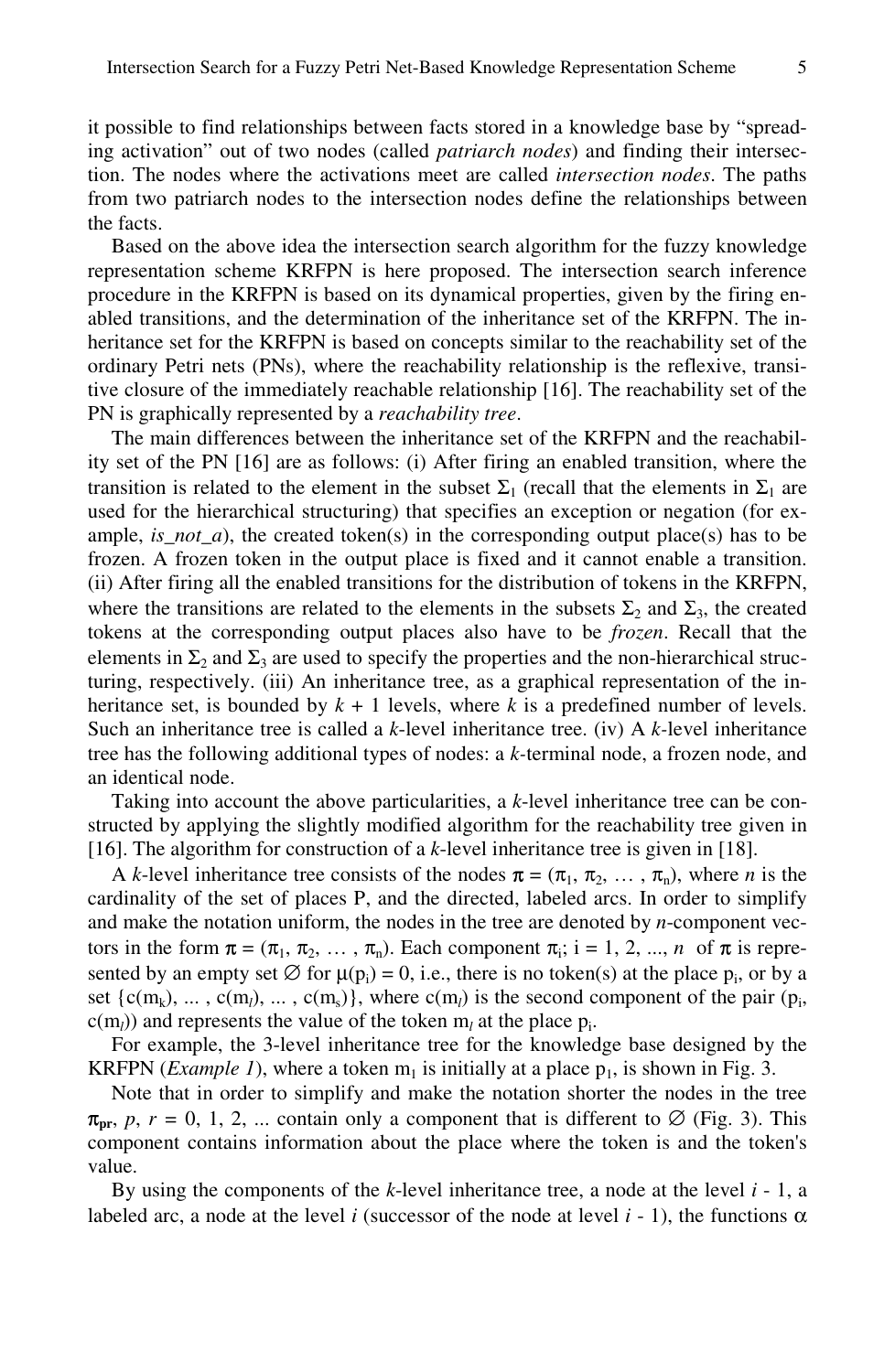and β, and a triplet named an *inheritance assertion* is formed. The strength of the assertion is defined as the value of the token at the successor node, i.e., as a product of the token value at the node at level  $i - 1$  and the value of the association function of the corresponding transition.

*The inheritance paths,* starting from the root node of the inheritance tree and finishing at the leaves of the tree, represent sequences of the inheritance assertions. An inheritance path is interpreted as the conjunction of the inheritance assertions in which the redundant concepts connected by AND are omitted. The strength of an inheritance path is defined by the value of the token at the node that is a leaf of the inheritance tree.

In network-based knowledge representation schemes there is the well-known problem of the conflicting multiple inheritance [13], which in the KRFPN is expressed as follows: two inheritance paths are in conflict if the same concept inherits the mutually contradictory elements from D. Two inheritance paths are, also, in conflict if the same concept inherits the concept or property from D, but over contradictory relations from Σ. To resolve the situations involving conflicting multiple inheritance in the KRFPN we used Touretzky's principle of inferential distance ordering (PIDO) [13].



**Fig. 3.** The 3-level inheritance tree for the knowledge base (Example 1) (T denotes the terminal node, F denotes the frozen node and 3-T denotes the terminal node at level  $k = 3$ )

In situations when PIDO fails, procedure described in the *Step 9* below is applied. The intersection search algorithm for the KRFPN is presented as follows:

**Input:** Two concepts of interest,  $d_1$  and  $d_2$ , for which we want to determine possible relationships; the depth of the inheritance *k*;  $0 \le k \le \infty$ , and  $\lambda \in [0, 1]$ .

**Output:** The relationships between the concepts  $d_1$  and  $d_2$  expressed by assertions (by means of the inheritance paths) from patriarch nodes to the intersection nodes.

In order to make the algorithm clearer, each of its steps will be illustrated for the following task: For the knowledge base (Fig. 2) find relationships between the concepts  $d_1 = Scooby$  and  $d_2 = Shaggy$ . The depth of the inheritance is  $k = 3$  and  $\lambda = 0.1$ .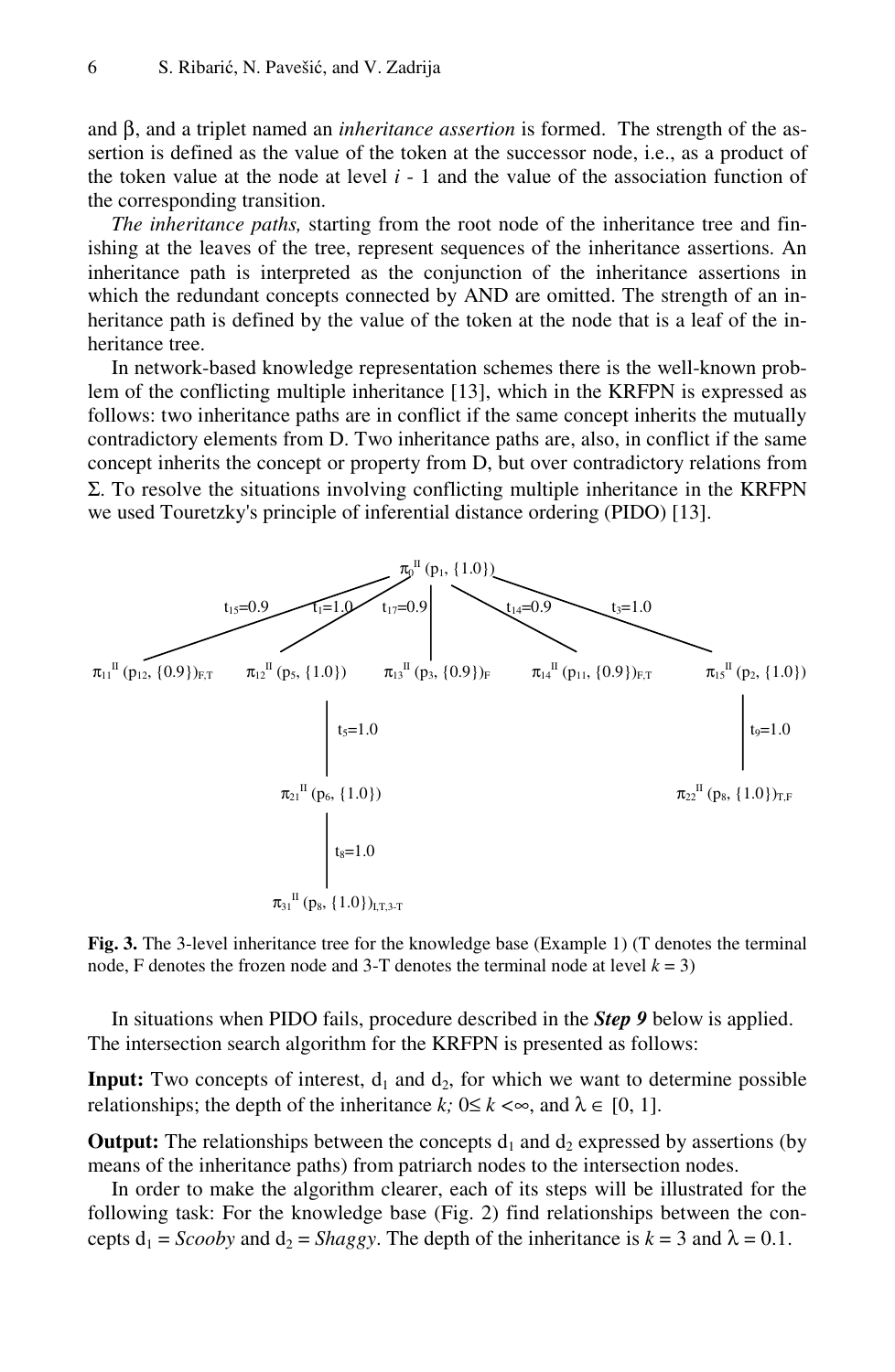*Step 1.* For the given concepts of interest,  $d_1$  and  $d_2$ , by using the inverse function  $\alpha^1$ , find the corresponding places  $p_i$  and  $p_j$ :  $\alpha^{-1}$ :  $d_1 \rightarrow p_i$ ,  $\alpha^{-1}$ :  $d_2 \rightarrow p_j$ . If  $d_1 \notin D$  or  $d_2 \notin D$ stop the algorithm and send the message: " $d_u$  is an unknown concept, the relationships are unknown"; u=1, 2.

For our example:  $\alpha^{-1}$ : *Scooby*  $\rightarrow$  p<sub>3</sub>,  $\alpha^{-1}$ : *Shaggy*  $\rightarrow$  p<sub>1</sub>.

*Step 2.* Define the initial markings  $\mu^I_0 = (\mu^I_1, \mu^I_2, \dots, \mu^I_n)$  and  $\mu^I_0 = (\mu^I_1, \mu^I_2, \dots, \mu^I_n)$  $\mu^{\text{II}}$ <sub>n</sub>), where *n* is a cardinality of the set of places P:

$$
\mu_{k}^{I} = \begin{cases} 1 \text{ for} & k = i \\ 0 \text{ for all } & k \neq i \end{cases} \text{ and } \mu_{k}^{II} = \begin{cases} 1 \text{ for} & k = j \\ 0 \text{ for all } & k \neq j \end{cases}, \quad k = 1, 2, \dots, n
$$

In our example:  $\mu^I_0 = (0, 0, 1, 0, 0, 0, 0, 0, 0, 0, 0, 0)$  and  $\mu^{\text{II}}_0$  = (1, 0, 0, 0, 0, 0, 0, 0, 0, 0, 0, 0).

*Step 3.* Define the initial distribution of tokens  $\Omega_0^I = \pi_0^I = (\emptyset, \emptyset, \emptyset, ... \{(p_i, c(m_1^I)\},\$ ... ,  $\emptyset$ ,  $\emptyset$ ) and  $\Omega_0^{\mathbb{I}} = \pi^{\mathbb{II}}_0 = (\emptyset, \emptyset, \emptyset, ..., \{(p_j, c(m^{\mathbb{I}}_1)\}, ..., \emptyset, \emptyset)$ , and set  $c(m^{\mathbb{I}}_1) =$  $c(m_{1}^{II}) = 1.0;$  $\Omega_0^I = \pi^I_0 = (\emptyset, \emptyset, \{ (p_3, c(m_1^I) = 1.0) \}, \dots, \emptyset, \emptyset)$  and  $\Omega_{0}^{II} = \pi_{0}^{II} = (\{(p_{1}, c(m_{1}^{II}) = 1.0)\}, \emptyset, \emptyset, ..., \emptyset, \emptyset)$ 

*Step 4***.** For the initial distribution of tokens  $\Omega_0^I = \pi_0^I$  construct *k* levels of the inheritance tree *InhTree<sup>1</sup>*. Fig. 4. depicts the *InhTree<sup>1</sup>*.



*Step 5.* For the initial distribution of tokens  $\Omega^{\Pi}{}_{0} = \pi^{\Pi}{}_{0}$  construct *k* levels of the inheritance tree *InhTree<sup>II</sup>*. The inheritance tree *InhTree<sup>II</sup>* is shown in Fig. 3.

*Step 6*. Find the nodes  $\pi^I_{pr}$ , *p*,  $r = 0, 1, 2,...$  in *InhTree<sup>l</sup>* and  $\pi^I_{st}$ ,  $s, t = 0, 1, 2,...$  in *InhTree*<sup>*II*</sup> that match one another. Two nodes, one from *InhTree*<sup>*I*</sup> and another from *InhTree<sup>II</sup>*, are the *matched nodes* if they have tokens in the same places, regardless of the number and the values of the tokens. These nodes are defined as the intersection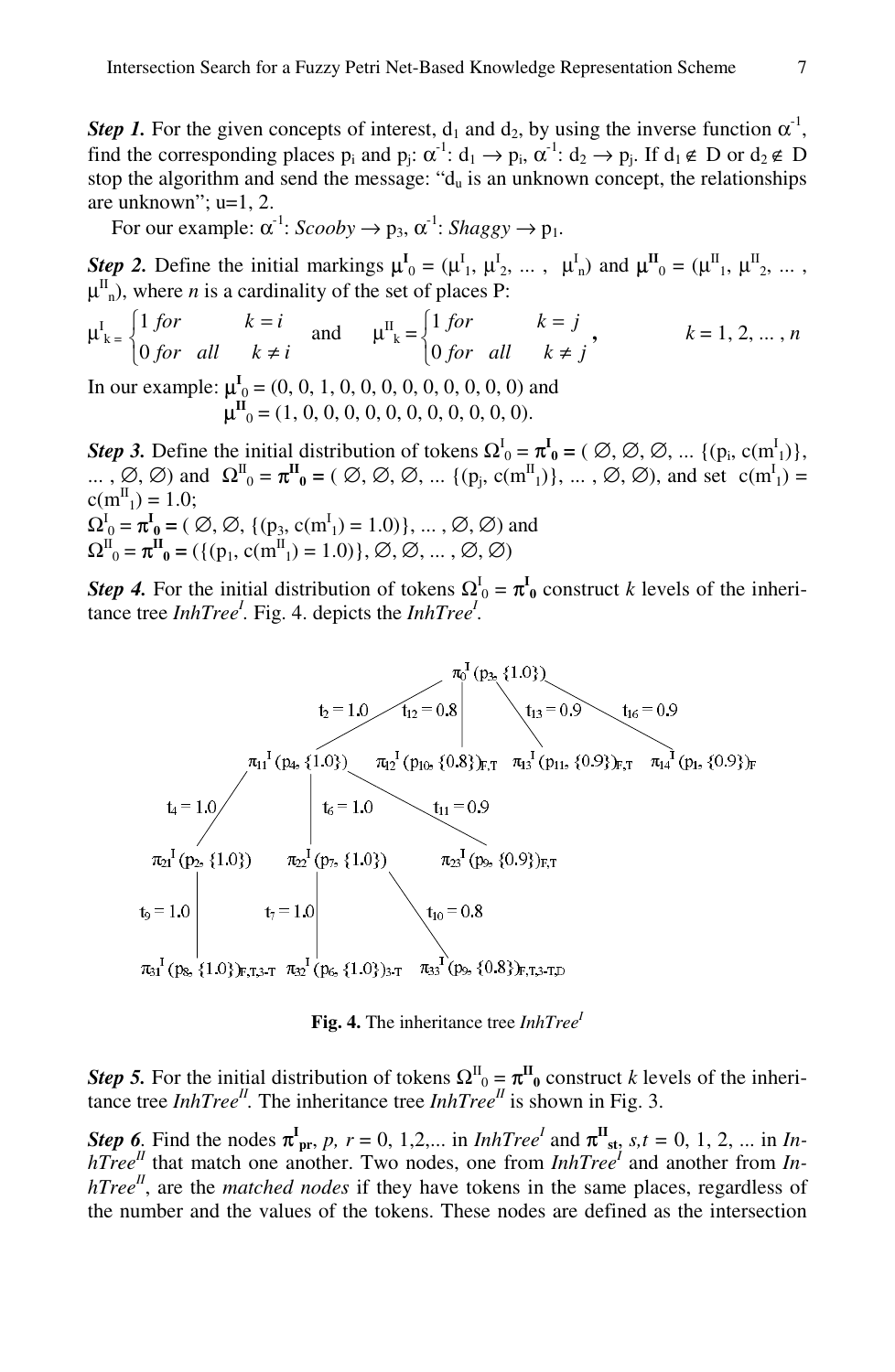nodes. For example, the nodes  $\pi_{pr}^I = (\emptyset, \emptyset, \emptyset, \{ (p_4, c(m_1^I) = 0.8), (p_4, c(m_2^I) = 1.0) \},$  $(\emptyset, ..., \emptyset)$  and  $\pi^{\text{II}}_{\text{st}} = (\emptyset, \emptyset, \emptyset, \{ (p_4, \text{c(m}^{\text{II}}_1) = 0.6) \}, \emptyset, ..., \emptyset \}$  are matched nodes.

 If there are no such nodes the algorithm stops and sends the message: "There are no relationships between the concepts (facts)  $d_1$  and  $d_2$ ".

For our example (see Fig. 4 and Fig. 3):

$$
(\pi_0^I, \pi_1^II, 13): \pi_0^I = (p_3, \{1.0\}) \text{ and } \pi_1^II, 13 = (p_3, \{0.9\});
$$
  
\n
$$
(\pi_1^I, \pi_1^II, 13): \pi_1^I, 14 = (p_1, \{0.9\}) \text{ and } \pi_1^II, 15 = (p_1, \{1.0\});
$$
  
\n
$$
(\pi_1^I, \pi_1^II, 12): \pi_1^I, 13 = (p_{11}, \{0.9\}) \text{ and } \pi_1^II, 14 = (p_{11}, \{0.9\});
$$
  
\n
$$
(\pi_2^I, \pi_1^II, 15): \pi_2^I, 15 = (p_2, \{1.0\}) \text{ and } \pi_1^II, 15 = (p_2, \{1.0\});
$$
  
\n
$$
(\pi_3^I, \pi_3^II, 15): \pi_3^I, 15 = (p_3, \{1.0\}) \text{ and } \pi_3^II, 16 = (p_3, \{1.0\});
$$
  
\n
$$
(\pi_3^I, \pi_3^II, 15): \pi_3^I, 17 = (p_3, \{1.0\}) \text{ and } \pi_3^II, 17 = (p_3, \{1.0\});
$$
  
\n
$$
(\pi_3^I, \pi_3^II, 16): \pi_3^I, 17 = (p_3, \{1.0\}) \text{ and } \pi_3^II, 17 = (p_3, \{1.0\});
$$

*Step 7.* For all the matched nodes in  $InhTree<sup>I</sup>$  and  $InhTree<sup>I</sup>$  apply the semantic function  $\alpha$  for the corresponding places to obtain a set of intersection concepts.

α:  $p_3$  → *Scooby*, α:  $p_1$  → *Shaggy*, α:  $p_{11}$  → Hungry, α:  $p_2$  → *Cartoon\_Character*, α:  $p_8 \rightarrow Live$ ,  $\alpha$ :  $p_6 \rightarrow Mammal$ ;

The set of intersection concepts is: {*Scooby, Shaggy, Hungry, Cartoon\_Character, Live, Mammal*}.

*Step 8.* Find the inheritance paths, starting from the root node (the patriarch node) of the inheritance tree  $InhTree<sup>I</sup>$  and finishing at the nodes (the leaves) of the *k*-level inheritance tree. Do the same for the inheritance tree *InhTree<sup>II</sup>*.

The strength of an inheritance path is defined as the minimal value of the tokens in the leaf-node.

*InhTree<sup>I</sup>* :

- (i) *Scooby is\_a Cartoon\_Dog* AND *is\_a Cartoon\_Character* AND *is\_not\_a Live*; strength  $= 1.0$ ,
- (ii) *Scooby is\_a Cartoon\_Dog* AND *is\_a Dog* AND *is\_a Mammal*;strength = 1.0,
- (iii) *Scooby is\_a Cartoon\_Dog* AND *has\_characteristic Talking*; strength = 0.9,
- (iv) *Scooby is\_a Cartoon\_Dog* AND *is\_a Dog* AND *has\_not\_characteristic Talking*; strength  $= 0.8$ ,

(v) *Scooby has\_color Brown*; strength = 0.8 *Scooby has\_characteristic Hungry*; strength = 0.9,

(vi) *Scooby is\_behind\_of Shaggy*; strength = 0.9.

#### *InhTreeII :*

(i)' *Shaggy is\_front\_of Scooby*; strength = 0.9,

- (ii)' *Shaggy has\_characteristic Hungry*; strength = 0.9,
- (iii)' *Shaggy is\_a Cartoon\_Character* AND *is\_not\_a Live*; strength =1.0,
- (iv)' *Shaggy is\_a Human* AND *is\_a Mammal* AND *is\_a Live*; strength = 1.0
- (v)' *Shaggy has\_characteristic Wears\_Clothes*; strength = 0.9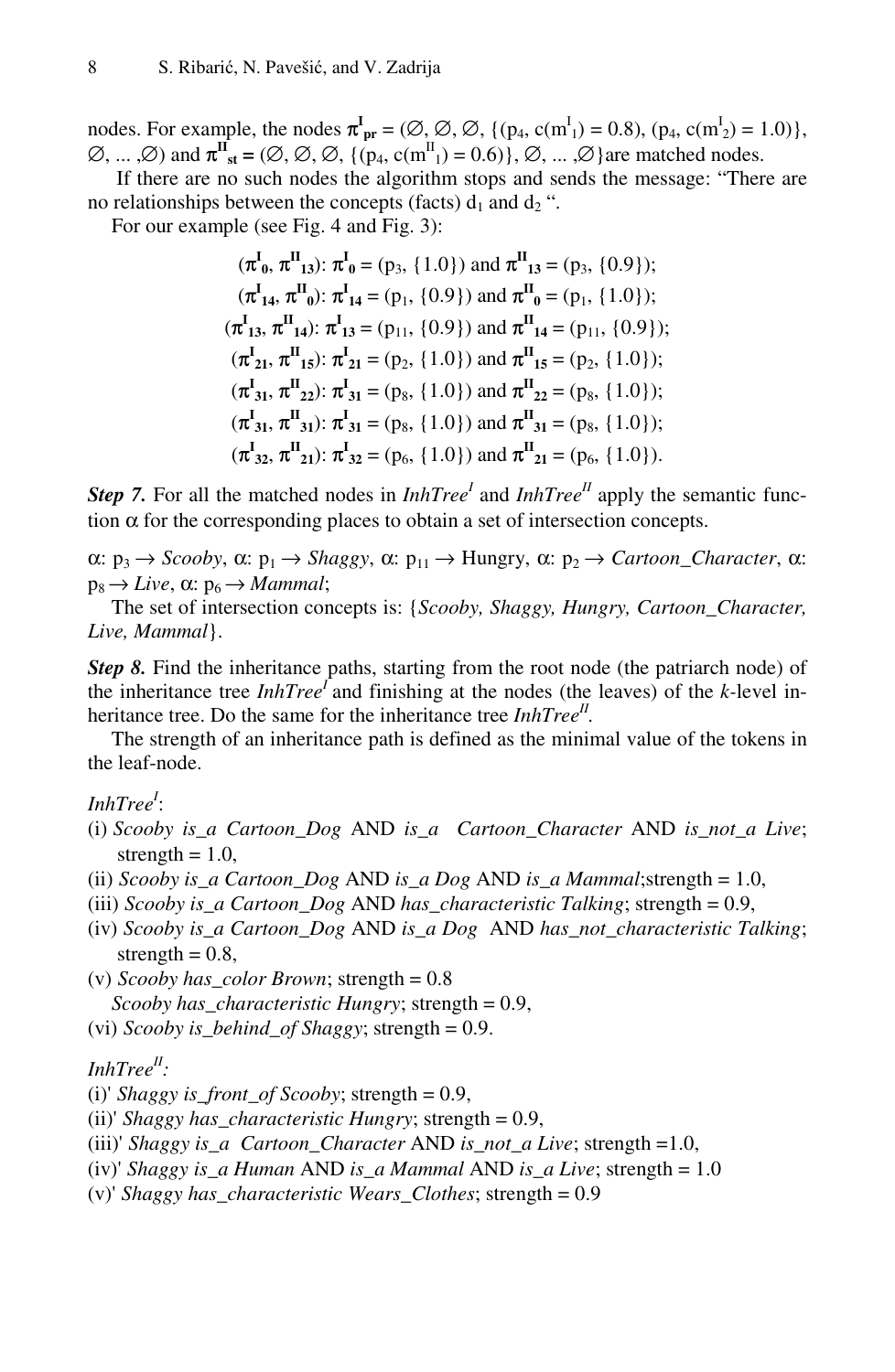*Step 9.* If there are assertions, in one or both sets of the inheritance assertions, involving conflict due to multiple inheritance use the PIDO or, if that fails, make a decision on the basis of the more direct inheritance path. If two or more inheritance paths have the same length the concept inherits the property that corresponds to the stronger path. On the basis of the above criteria, remove the inheritance assertion that is the source of the conflict and all the inheritance assertions that follow it.

### *InhTree<sup>I</sup> :*

The inheritance paths (iii) and (iv) are in conflict: Can Scooby talk or not? Using the PIDO concept results in rejecting the inheritance path (iv) because the concept Cartoon\_Dog is "nearer" to the concept Scooby than to the concept Dog.

# *InhTreeII :*

The inheritance paths (iii)' and (iv)' are in conflict: Is Shaggy live or not? To resolve the conflict, the decision is made on the basis of the more direct inheritance path, because the PIDO concept failed (there is no hierarchical relationship between the concepts Cartoon\_Character and Human). The more direct inheritance path is (iii)'.

*Step 10.* After the elimination of the conflicting assertions, the elements of the set of intersection concepts determined in Step 7 are identified in the inheritance paths. If a certain inheritance path does not contain any of the intersection concepts, the given path does not describe the relationship between the concepts of interest.

For our example:

- (i) *Scooby is\_a Cartoon\_Dog* AND *is\_a Cartoon\_Character*; *Always true,*
- (ii) *Shaggy is\_a Cartoon\_Character*; *Always true,*
- (iii) *Scooby is\_a Cartoon\_Dog* AND *is\_a Cartoon\_Character* AND *is\_not\_a Live***;**  *Always true,*
- (iv) *Shaggy is\_a Cartoon\_Character* AND *is\_not\_a Live*; *Always true,*
- (v) *Scooby is\_a Cartoon\_Dog* AND *is\_a Dog* AND *is\_a Mammal*; *Always true,*
- (vi) *Shaggy is\_a Human* AND *is\_a Mammal*; *Always true,*
- (vii) *Scooby has\_characteristic Hungry*; *Very true,*
- (viii) *Shaggy has\_characteristic Hungry*; *Very true,*
- (ix) *Scooby is\_behind\_of Shaggy*; *Very true,*
- (x) *Shaggy*; *Always true,*
- (xi) *Scooby*; *Always true,*
- (xii) *Shaggy is\_front\_of Scooby*; *Very true.*

(Note that the concepts corresponding to the intersection nodes are denoted bold).

# **4 Conclusion**

An original intersection search procedure for the knowledge representation scheme based on the Fuzzy Petri Net theory, named KRFPN, is proposed. The procedure uses *k*-level inheritance trees that are generated on the basis of the dynamical properties of the scheme. The relationships between the concepts of interest, obtained by the proposed intersection search algorithm, are accompanied by the value of a linguistic variable expressing the degree of assurance for the relationship assigned to the transitions.